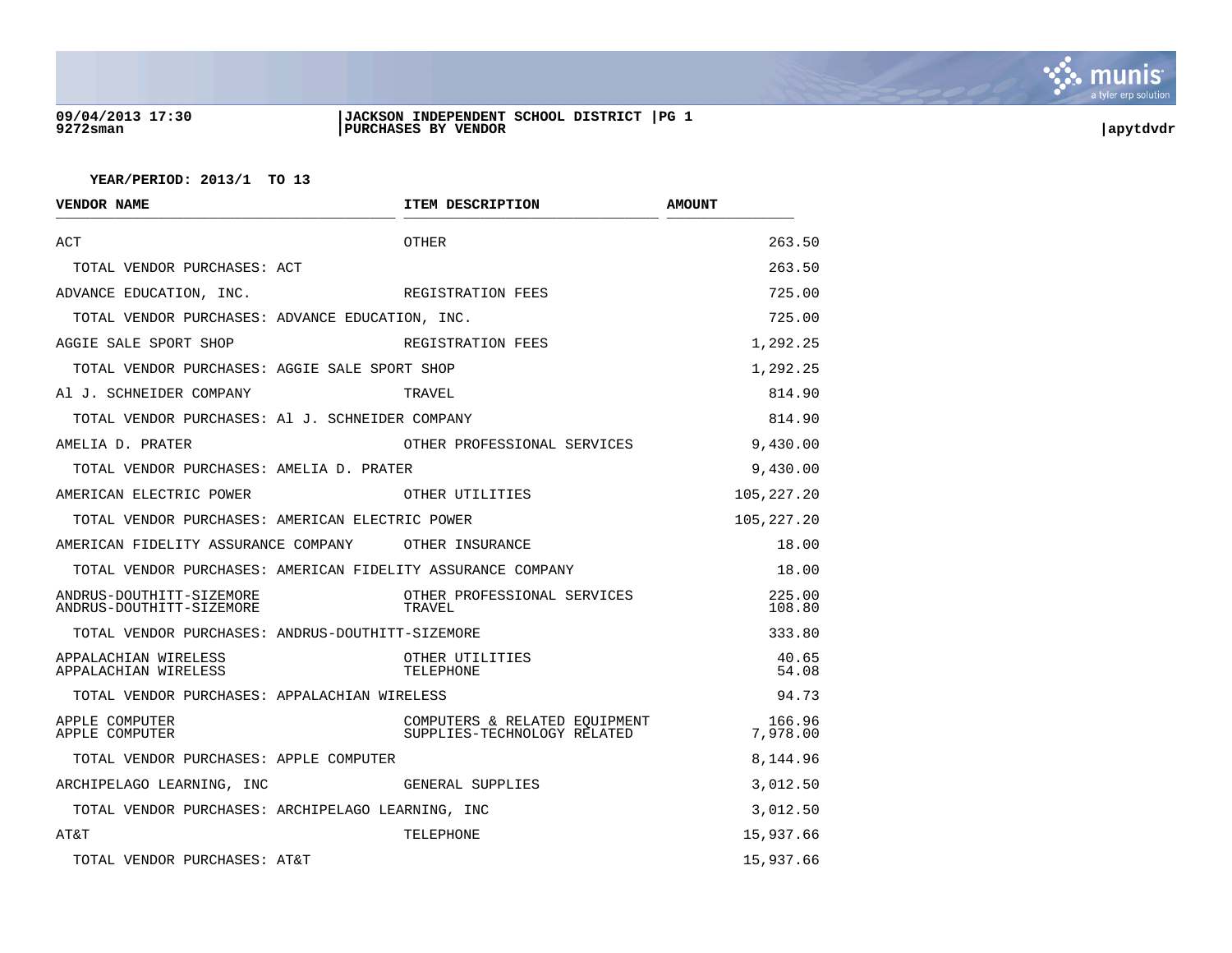

#### **09/04/2013 17:30 |JACKSON INDEPENDENT SCHOOL DISTRICT |PG 2 9272sman |PURCHASES BY VENDOR |apytdvdr**

| VENDOR NAME                                                                                                     | ITEM DESCRIPTION                                                       | <b>AMOUNT</b>                   |
|-----------------------------------------------------------------------------------------------------------------|------------------------------------------------------------------------|---------------------------------|
| BANK OF NEW YORK MELLON TRUST CO. N.A. BANK CHARGES<br>BANK OF NEW YORK MELLON TRUST CO. N.A. INTEREST ON BONDS |                                                                        | 23,684.43<br>16,644.78          |
| TOTAL VENDOR PURCHASES: BANK OF NEW YORK MELLON TRUST CO. N.A.                                                  |                                                                        | 40,329.21                       |
| BANK OF NEW YORK TRUST CO., NA                                                                                  | INTEREST ON BONDS                                                      | 1,029.10                        |
| TOTAL VENDOR PURCHASES: BANK OF NEW YORK TRUST CO., NA                                                          |                                                                        | 1,029.10                        |
| BAVEL                                                                                                           | REGISTRATION FEES                                                      | 820.00                          |
| TOTAL VENDOR PURCHASES: BAVEL                                                                                   |                                                                        | 820.00                          |
| BENCHMARK EDUCATION COMPANY THE GENERAL SUPPLIES                                                                |                                                                        | 83.60                           |
| TOTAL VENDOR PURCHASES: BENCHMARK EDUCATION COMPANY                                                             |                                                                        | 83.60                           |
| BEVERLY CATHERINE MCCUNE                                                                                        | REGISTRATION FEES                                                      | 36.50                           |
| TOTAL VENDOR PURCHASES: BEVERLY CATHERINE MCCUNE                                                                |                                                                        | 36.50                           |
| <b>BOOKPAL</b>                                                                                                  | GENERAL SUPPLIES                                                       | 1,161.50                        |
| TOTAL VENDOR PURCHASES: BOOKPAL                                                                                 |                                                                        | 1,161.50                        |
| BORDEN DAIRY OF KY                                                                                              | FOOD                                                                   | 14,142.90                       |
| TOTAL VENDOR PURCHASES: BORDEN DAIRY OF KY                                                                      |                                                                        | 14,142.90                       |
| BREATHITT CO. TIRE SERVICE                                                                                      | VEHICLE REPAIR & MAINT                                                 | 1,527.44                        |
| TOTAL VENDOR PURCHASES: BREATHITT CO. TIRE SERVICE                                                              |                                                                        | 1,527.44                        |
| BREATHITT CO.BRD.OF EDUCATION<br>BREATHITT CO.BRD.OF EDUCATION<br>BREATHITT CO.BRD.OF EDUCATION                 | DIESEL FUEL<br>OTHER REPAIRS AND MAINTENANCE<br>VEHICLE REPAIR & MAINT | 20,414.94<br>741.97<br>5,577.96 |
| TOTAL VENDOR PURCHASES: BREATHITT CO.BRD.OF EDUCATION                                                           |                                                                        | 26,734.87                       |
| BREATHITT COUNTY CLERK                                                                                          | GENERAL SUPPLIES                                                       | 40.00                           |
| TOTAL VENDOR PURCHASES: BREATHITT COUNTY CLERK                                                                  |                                                                        | 40.00                           |
| BRITTANY NICOLE HADDIX                                                                                          | EXTRA SERVICE                                                          | 800.00                          |
| TOTAL VENDOR PURCHASES: BRITTANY NICOLE HADDIX                                                                  |                                                                        | 800.00                          |
| CAPSTONE CLASSROOM                                                                                              | GENERAL SUPPLIES                                                       | 424.11                          |
| TOTAL VENDOR PURCHASES: CAPSTONE CLASSROOM                                                                      |                                                                        | 424.11                          |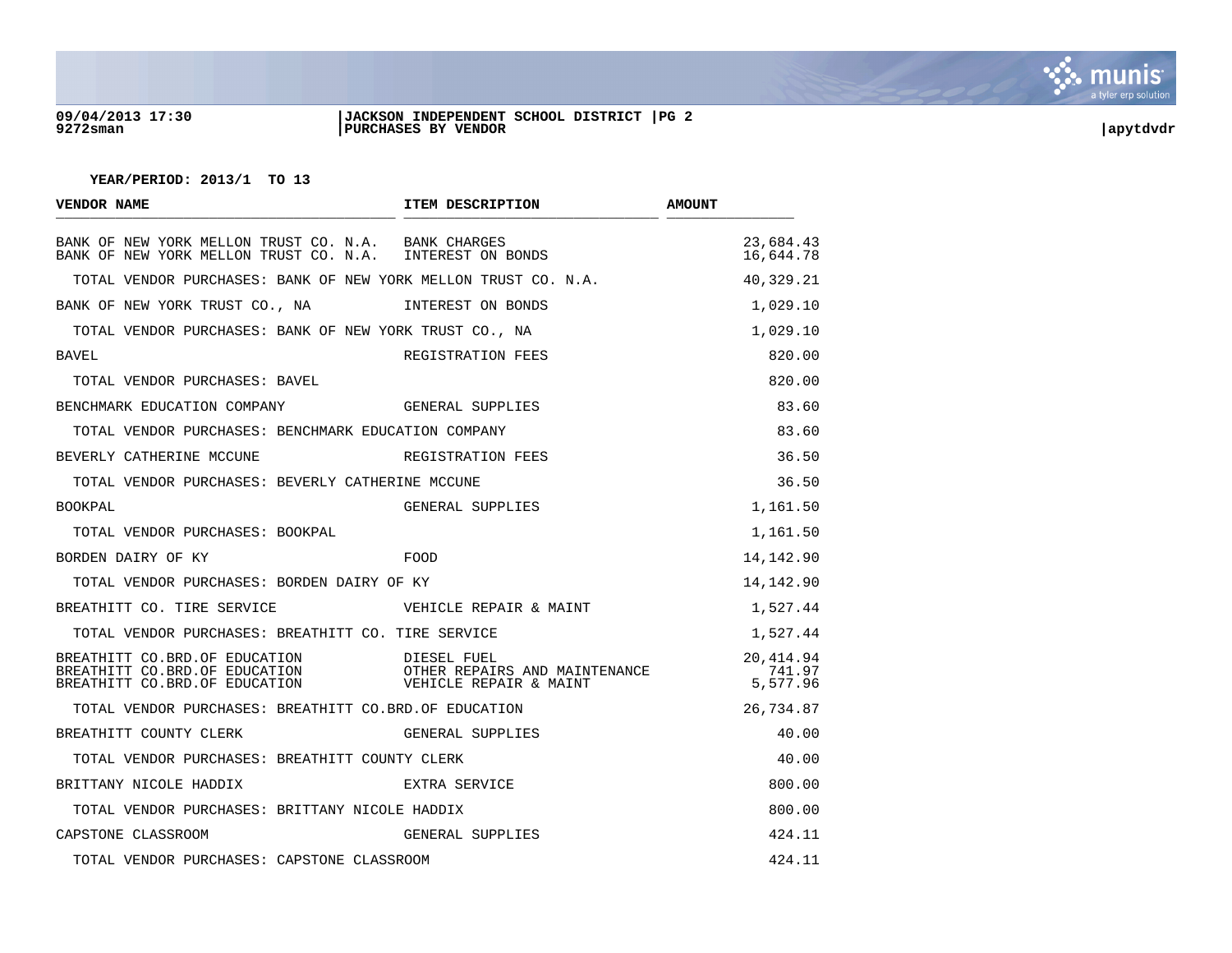

#### **09/04/2013 17:30 |JACKSON INDEPENDENT SCHOOL DISTRICT |PG 3 9272sman |PURCHASES BY VENDOR |apytdvdr**

| <b>VENDOR NAME</b>                                                  | ITEM DESCRIPTION        | <b>AMOUNT</b> |
|---------------------------------------------------------------------|-------------------------|---------------|
| CAROL CONWAY                                                        | TRAVEL                  | 1,687.52      |
| TOTAL VENDOR PURCHASES: CAROL CONWAY                                |                         | 1,687.52      |
| CECIL RILEY                                                         | TRAVEL                  | 50.00         |
| TOTAL VENDOR PURCHASES: CECIL RILEY                                 |                         | 50.00         |
| CENTRAL KENTUCKY PSYCHOLOGICAL SERVICES OTHER PROFESSIONAL SERVICES |                         | 3,520.00      |
| TOTAL VENDOR PURCHASES: CENTRAL KENTUCKY PSYCHOLOGICAL SERVICES     |                         | 3,520.00      |
| CHARLES JEFFREY COOTS                                               | TRAVEL                  | 505.20        |
| TOTAL VENDOR PURCHASES: CHARLES JEFFREY COOTS                       |                         | 505.20        |
| CHENOWETH LAW OFFICE                                                | LEGAL SERVICES          | 737.78        |
| TOTAL VENDOR PURCHASES: CHENOWETH LAW OFFICE                        |                         | 737.78        |
| CHERI ARROWOOD                                                      | TRAVEL                  | 342.86        |
| TOTAL VENDOR PURCHASES: CHERI ARROWOOD                              |                         | 342.86        |
| CINGULAR WIRELESS                                                   | TELEPHONE               | 2,865.90      |
| TOTAL VENDOR PURCHASES: CINGULAR WIRELESS                           |                         | 2,865.90      |
| CINTAS FIRE PROTECTION LOCKBOX 636525 OTHER PROFESSIONAL SERVICES   |                         | 1,093.14      |
| TOTAL VENDOR PURCHASES: CINTAS FIRE PROTECTION LOCKBOX 636525       |                         | 1,093.14      |
| CITIZENS BANK & TRUST, CO.                                          | BANK CHARGES            | 154,283.86    |
| TOTAL VENDOR PURCHASES: CITIZENS BANK & TRUST, CO.                  |                         | 154,283.86    |
| COLE TRUCK PARTS                                                    | VEHICLE REPAIR & MAINT  | 480.44        |
| TOTAL VENDOR PURCHASES: COLE TRUCK PARTS                            |                         | 480.44        |
| COMMEMORATIVE BRANDS, INC                                           | <b>GENERAL SUPPLIES</b> | 292.49        |
| TOTAL VENDOR PURCHASES: COMMEMORATIVE BRANDS, INC                   |                         | 292.49        |
| COMMONWEALTH RISK SOLUTIONS LTD FIDELITY BOND                       |                         | 268.75        |
| TOTAL VENDOR PURCHASES: COMMONWEALTH RISK SOLUTIONS LTD             |                         | 268.75        |
| CONTRACT PAPER GROUP, INC. GENERAL SUPPLIES                         |                         | 4,859.75      |
| TOTAL VENDOR PURCHASES: CONTRACT PAPER GROUP, INC.                  |                         | 4,859.75      |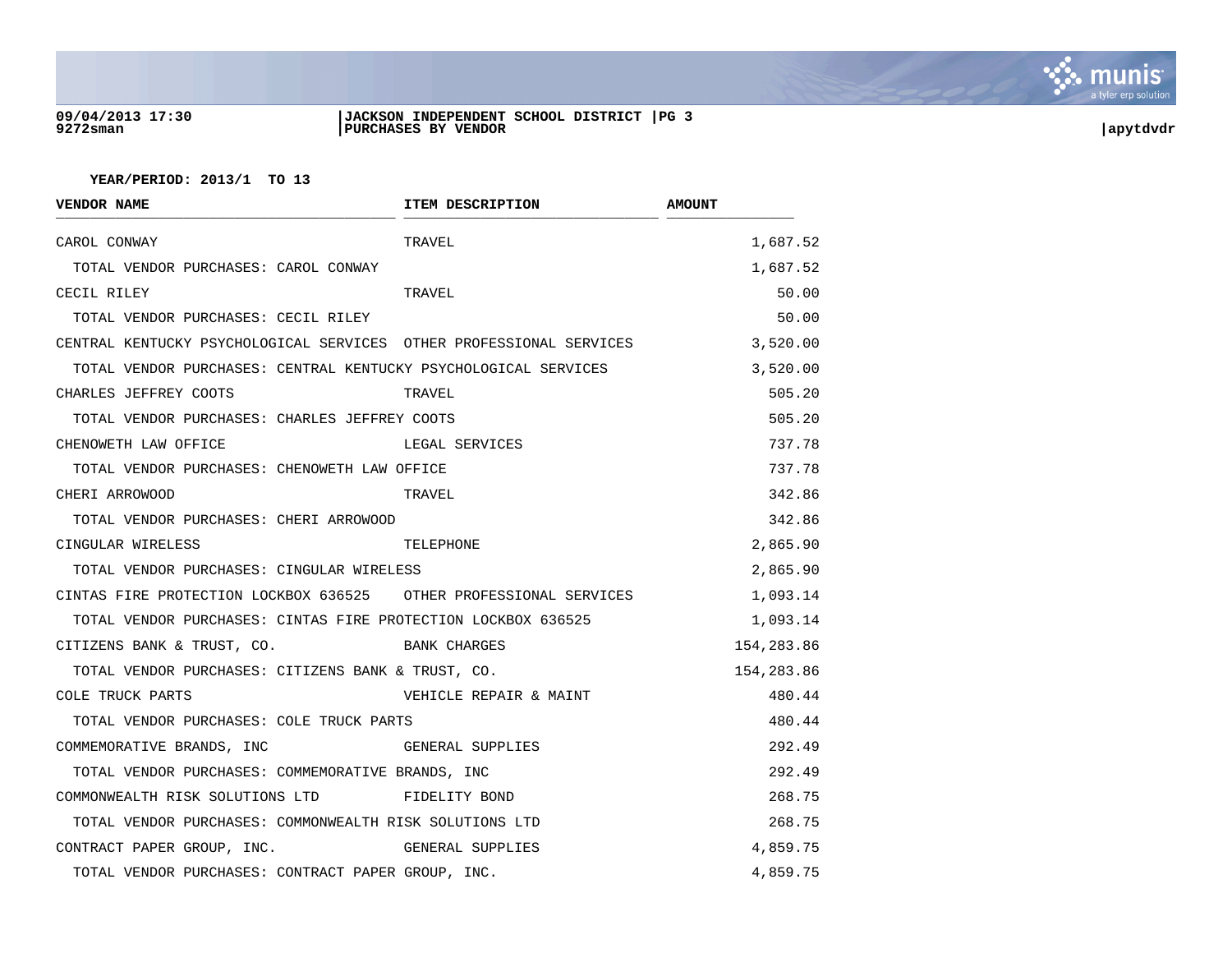

#### **09/04/2013 17:30 |JACKSON INDEPENDENT SCHOOL DISTRICT |PG 4 9272sman |PURCHASES BY VENDOR |apytdvdr**

| <b>VENDOR NAME</b>                                                | ITEM DESCRIPTION                                                          | <b>AMOUNT</b>                      |
|-------------------------------------------------------------------|---------------------------------------------------------------------------|------------------------------------|
| CREATIVE IMAGE TECHNOLOGIES                                       | SUPPLIES-TECHNOLOGY RELATED                                               | 118.60                             |
| TOTAL VENDOR PURCHASES: CREATIVE IMAGE TECHNOLOGIES               |                                                                           | 118.60                             |
| D&P TEXT                                                          | TEXTBOOKS                                                                 | 3,883.40                           |
| TOTAL VENDOR PURCHASES: D&P TEXT                                  |                                                                           | 3,883.40                           |
| D-C ELEVATOR CO., INC.                                            | OTHER PROFESSIONAL SERVICES                                               | 946.13                             |
| TOTAL VENDOR PURCHASES: D-C ELEVATOR CO., INC.                    |                                                                           | 946.13                             |
| DELL COMPUTER CORPORATION                                         | COMPUTERS & RELATED EQUIPMENT                                             | 968.97                             |
| TOTAL VENDOR PURCHASES: DELL COMPUTER CORPORATION                 |                                                                           | 968.97                             |
| DEPENDABLE DATA INC                                               | GENERAL SUPPLIES                                                          | 376.35                             |
| TOTAL VENDOR PURCHASES: DEPENDABLE DATA INC                       |                                                                           | 376.35                             |
| DRUG TESTING CENTERS OF AMERICA TESTING                           |                                                                           | 210.00                             |
| TOTAL VENDOR PURCHASES: DRUG TESTING CENTERS OF AMERICA           |                                                                           | 210.00                             |
| EAST KENTUCKY CHEMICAL, INC. GENERAL SUPPLIES                     |                                                                           | 3,646.03                           |
| TOTAL VENDOR PURCHASES: EAST KENTUCKY CHEMICAL, INC.              |                                                                           | 3,646.03                           |
| EAST KY RENTAL                                                    | OTHER REPAIRS AND MAINTENANCE                                             | 416.40                             |
| TOTAL VENDOR PURCHASES: EAST KY RENTAL                            |                                                                           | 416.40                             |
| EASY-STOR RENTAL STORAGE                                          | OTHER PROFESSIONAL SERVICES                                               | 300.00                             |
| TOTAL VENDOR PURCHASES: EASY-STOR RENTAL STORAGE                  |                                                                           | 300.00                             |
| EDUCATIONAL OPTIONS<br>EDUCATIONAL OPTIONS<br>EDUCATIONAL OPTIONS | GENERAL SUPPLIES<br>TESTS<br>TEXTBOOKS                                    | 772.57<br>1,167.00<br>2,060.43     |
| TOTAL VENDOR PURCHASES: EDUCATIONAL OPTIONS                       |                                                                           | 4,000.00                           |
| EUROSPORT                                                         | GENERAL SUPPLIES                                                          | 701.22                             |
| TOTAL VENDOR PURCHASES: EUROSPORT                                 |                                                                           | 701.22                             |
| FIRST NATIONAL BANK<br>FIRST NATIONAL BANK<br>FIRST NATIONAL BANK | <b>BANK CHARGES</b><br>INTEREST ON BONDS<br>INTEREST ON LEASES & LT LOANS | 7,522.00<br>47,267.91<br>75,791.00 |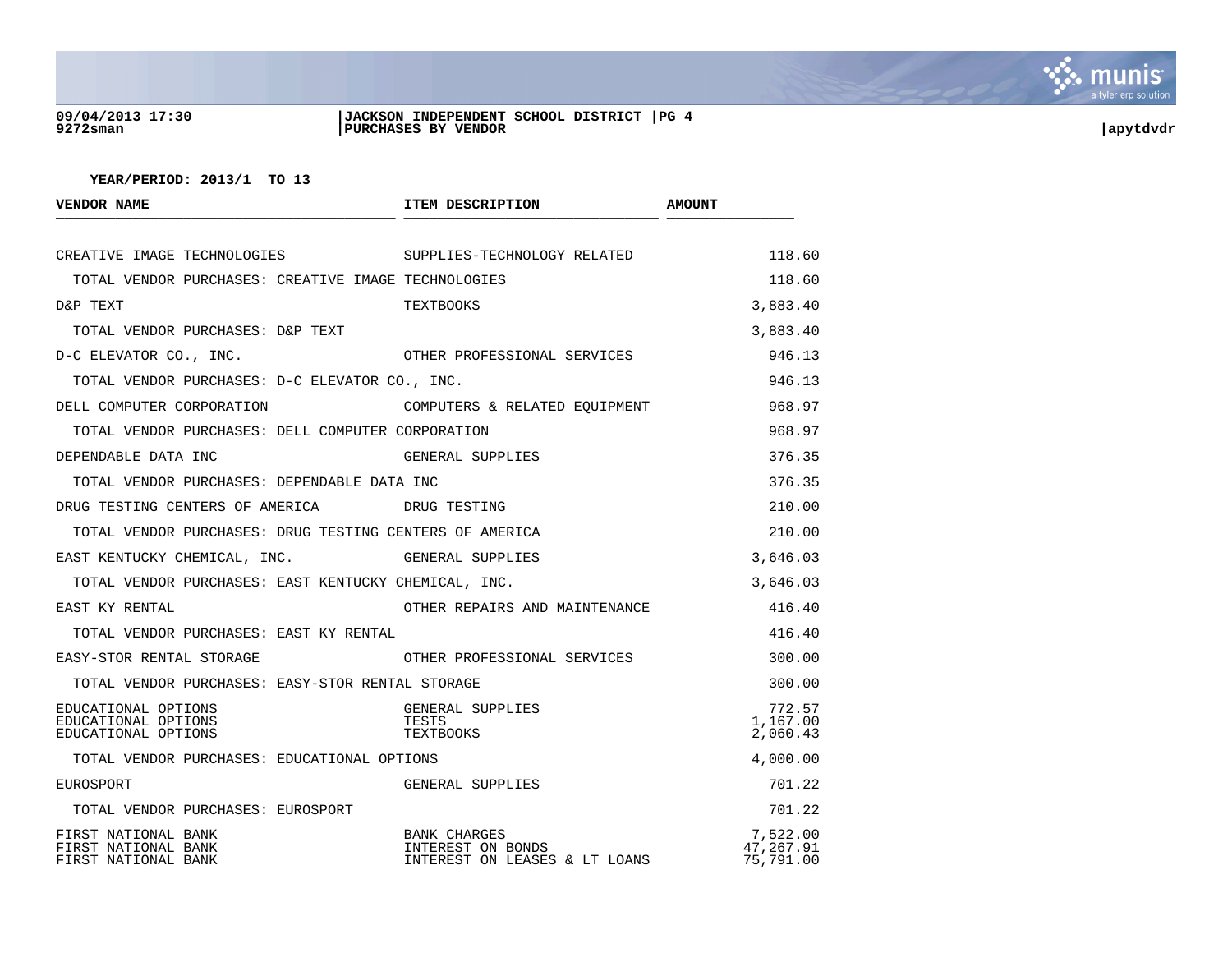

#### **09/04/2013 17:30 |JACKSON INDEPENDENT SCHOOL DISTRICT |PG 5 9272sman |PURCHASES BY VENDOR |apytdvdr**

| VENDOR NAME                                                                                                                                                                                                                                                                                                                                                                                                                                                                                                                                                               | ITEM DESCRIPTION                                             | <b>AMOUNT</b>                                                  |
|---------------------------------------------------------------------------------------------------------------------------------------------------------------------------------------------------------------------------------------------------------------------------------------------------------------------------------------------------------------------------------------------------------------------------------------------------------------------------------------------------------------------------------------------------------------------------|--------------------------------------------------------------|----------------------------------------------------------------|
| TOTAL VENDOR PURCHASES:                                                                                                                                                                                                                                                                                                                                                                                                                                                                                                                                                   |                                                              | 130,580.91                                                     |
| FLEET SERVICES                                                                                                                                                                                                                                                                                                                                                                                                                                                                                                                                                            | DIESEL FUEL                                                  | 2,335.11                                                       |
| TOTAL VENDOR PURCHASES: FLEET SERVICES                                                                                                                                                                                                                                                                                                                                                                                                                                                                                                                                    |                                                              | 2,335.11                                                       |
| FLOWERS BAKING CO. OF BARDSTOWN<br><b>EOOD</b>                                                                                                                                                                                                                                                                                                                                                                                                                                                                                                                            |                                                              | 6,051.29                                                       |
| TOTAL VENDOR PURCHASES: FLOWERS BAKING CO. OF BARDSTOWN                                                                                                                                                                                                                                                                                                                                                                                                                                                                                                                   |                                                              | 6,051.29                                                       |
| FOLLETT SOFTWARE CO                                                                                                                                                                                                                                                                                                                                                                                                                                                                                                                                                       | REGISTRATION FEES                                            | 1,000.00                                                       |
| TOTAL VENDOR PURCHASES: FOLLETT SOFTWARE CO                                                                                                                                                                                                                                                                                                                                                                                                                                                                                                                               |                                                              | 1,000.00                                                       |
| GAYHEART PHONE SERVICE                                                                                                                                                                                                                                                                                                                                                                                                                                                                                                                                                    | OTHER REPAIRS AND MAINTENANCE                                | 483.00                                                         |
| TOTAL VENDOR PURCHASES: GAYHEART PHONE SERVICE                                                                                                                                                                                                                                                                                                                                                                                                                                                                                                                            |                                                              | 483.00                                                         |
| GORDON FOOD SERVICE, INC.<br>GORDON FOOD SERVICE, INC.                                                                                                                                                                                                                                                                                                                                                                                                                                                                                                                    | FOOD<br>GENERAL SUPPLIES                                     | 85,568.40<br>5,605.52                                          |
| TOTAL VENDOR PURCHASES: GORDON FOOD SERVICE, INC.                                                                                                                                                                                                                                                                                                                                                                                                                                                                                                                         |                                                              | 91,173.92                                                      |
| GRIFFITH PLUMBING & HEATING $\overline{C}$ and $\overline{C}$ and $\overline{C}$ and $\overline{C}$ and $\overline{C}$ and $\overline{C}$ and $\overline{C}$ and $\overline{C}$ and $\overline{C}$ and $\overline{C}$ and $\overline{C}$ and $\overline{C}$ and $\overline{C}$ and $\overline{C}$ and $\overline{C}$ an<br>CRIFFITH PLUMBING & HEATING<br>GENERAL SUPPLIES<br>GRIFFITH PLUMBING & HEATING<br>GRIFFITH PLUMBING & HEATING<br>GRIFFITH PLUMBING & HEATING<br>GRIFFITH PLUMBING & HEATING<br>CRIFFITH PLUMBING & HEATING<br>CRIFFITH PLUMBING & HEATING<br>C |                                                              | 3,824.14<br>290.16<br>3,520.67<br>304.00<br>250.69<br>3,152.52 |
| TOTAL VENDOR PURCHASES: GRIFFITH PLUMBING & HEATING                                                                                                                                                                                                                                                                                                                                                                                                                                                                                                                       |                                                              | 11,342.18                                                      |
| HATCH EARLY CHILDHOOD                                                                                                                                                                                                                                                                                                                                                                                                                                                                                                                                                     | GENERAL SUPPLIES                                             | 321.68                                                         |
| TOTAL VENDOR PURCHASES: HATCH EARLY CHILDHOOD                                                                                                                                                                                                                                                                                                                                                                                                                                                                                                                             |                                                              | 321.68                                                         |
| HAWKES LEARNING SYSTEMS<br>HAWKES LEARNING SYSTEMS                              SUPPLIES-TECHNOLOGY RELATED                                                                                                                                                                                                                                                                                                                                                                                                                                                               | COMPUTERS & RELATED EQUIPMENT<br>SUPPLIES-TECHNOLOGY RELATED | 336.03<br>379.37                                               |
| TOTAL VENDOR PURCHASES: HAWKES LEARNING SYSTEMS                                                                                                                                                                                                                                                                                                                                                                                                                                                                                                                           |                                                              | 715.40                                                         |
| HAZARD COMMUNITY COLLEGE                                                                                                                                                                                                                                                                                                                                                                                                                                                                                                                                                  | <b>GENERAL SUPPLIES</b>                                      | 900.00                                                         |
| TOTAL VENDOR PURCHASES: HAZARD COMMUNITY COLLEGE                                                                                                                                                                                                                                                                                                                                                                                                                                                                                                                          |                                                              | 900.00                                                         |
| HAZARD FIRE & SAFETY EQUIPMENT BUILDINGS                                                                                                                                                                                                                                                                                                                                                                                                                                                                                                                                  |                                                              | 19,978.72                                                      |
| TOTAL VENDOR PURCHASES: HAZARD FIRE & SAFETY EOUIPMENT                                                                                                                                                                                                                                                                                                                                                                                                                                                                                                                    |                                                              | 19,978.72                                                      |
| HAZARD INDEPENDENT SCHOOLS                                                                                                                                                                                                                                                                                                                                                                                                                                                                                                                                                | REGISTRATION FEES                                            | 125.00                                                         |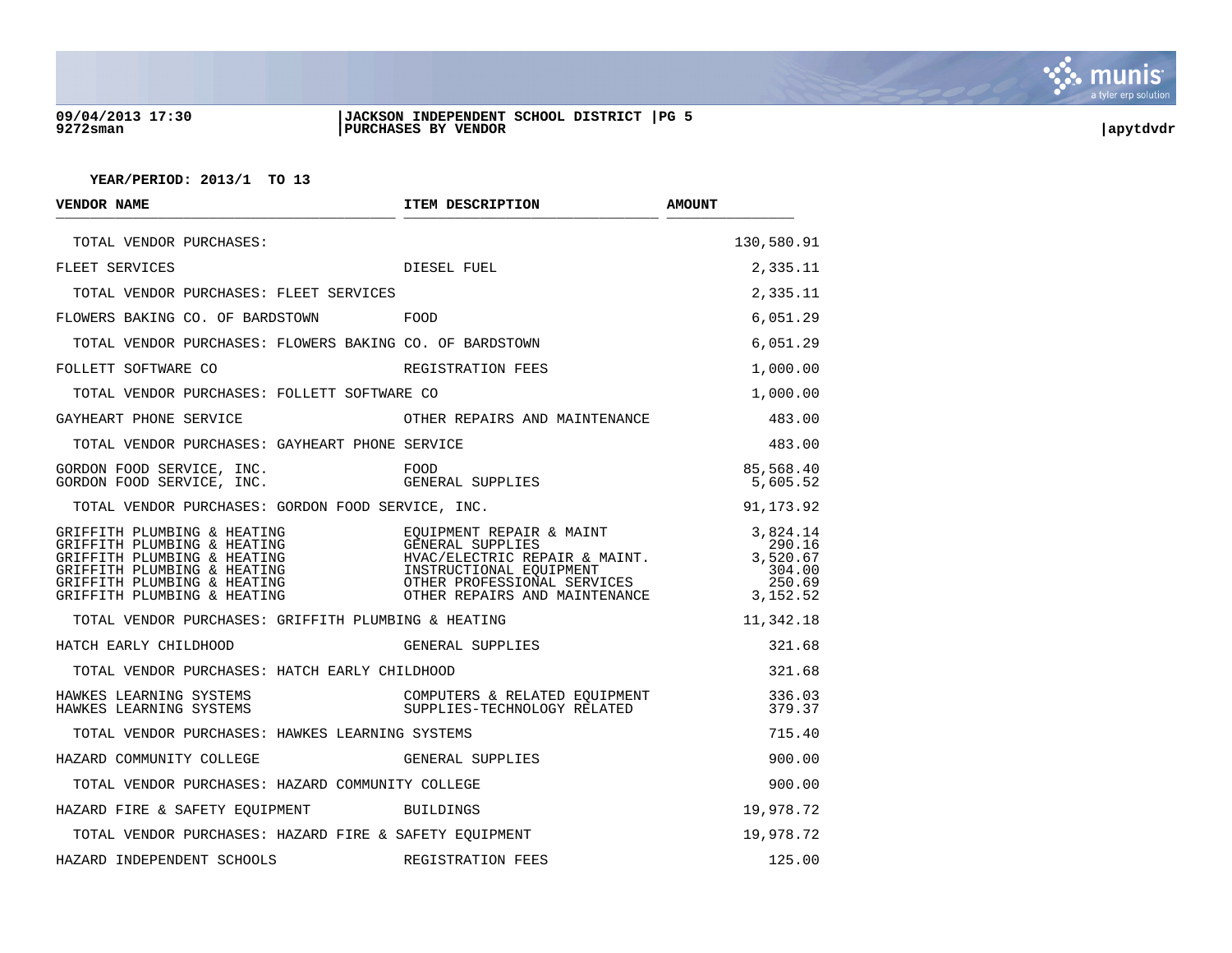

#### **09/04/2013 17:30 |JACKSON INDEPENDENT SCHOOL DISTRICT |PG 6 9272sman |PURCHASES BY VENDOR |apytdvdr**

| <b>VENDOR NAME</b>                                                                                                                                                                         | ITEM DESCRIPTION                                                                                           | <b>AMOUNT</b>                                   |
|--------------------------------------------------------------------------------------------------------------------------------------------------------------------------------------------|------------------------------------------------------------------------------------------------------------|-------------------------------------------------|
| TOTAL VENDOR PURCHASES:                                                                                                                                                                    |                                                                                                            | 125.00                                          |
| HCC/LEES COLLEGE CAMPUS                                                                                                                                                                    | REGISTRATION FEES                                                                                          | 15,540.00                                       |
| TOTAL VENDOR PURCHASES: HCC/LEES COLLEGE CAMPUS                                                                                                                                            |                                                                                                            | 15,540.00                                       |
| HEARTLAND PAYMENT SYSTEMS, INC. REGISTRATION FEES                                                                                                                                          |                                                                                                            | 555.00                                          |
| TOTAL VENDOR PURCHASES: HEARTLAND PAYMENT SYSTEMS, INC.                                                                                                                                    |                                                                                                            | 555.00                                          |
| HILLYARD<br>HILLYARD<br>HILLYARD                                                                                                                                                           | EQUIPMENT REPAIR & MAINT<br>GENERAL SUPPLIES<br>INSTRUCTIONAL EOUIPMENT                                    | 603.53<br>6,884.55<br>5,594.76                  |
| TOTAL VENDOR PURCHASES: HILLYARD                                                                                                                                                           |                                                                                                            | 13,082.84                                       |
| HPS, LLC                                                                                                                                                                                   | REGISTRATION FEES                                                                                          | 700.00                                          |
| TOTAL VENDOR PURCHASES: HPS, LLC                                                                                                                                                           |                                                                                                            | 700.00                                          |
| HUTCH AUTOMOTIVE                                                                                                                                                                           | GENERAL SUPPLIES                                                                                           | 121.66                                          |
| TOTAL VENDOR PURCHASES: HUTCH AUTOMOTIVE                                                                                                                                                   |                                                                                                            | 121.66                                          |
| INFINITE CAMPUS                                                                                                                                                                            | SUPPLIES-TECHNOLOGY RELATED                                                                                | 2,492.45                                        |
| TOTAL VENDOR PURCHASES: INFINITE CAMPUS                                                                                                                                                    |                                                                                                            | 2,492.45                                        |
| INSTITUTIONAL REPLACEMENT HARDWARE GENERAL SUPPLIES                                                                                                                                        |                                                                                                            | 701.55                                          |
| TOTAL VENDOR PURCHASES: INSTITUTIONAL REPLACEMENT HARDWARE                                                                                                                                 |                                                                                                            | 701.55                                          |
| INTERNATIONAL LASER GROUP                                                                                                                                                                  | GENERAL SUPPLIES                                                                                           | 4,745.20                                        |
| TOTAL VENDOR PURCHASES: INTERNATIONAL LASER GROUP                                                                                                                                          |                                                                                                            | 4,745.20                                        |
| JACKSON CITY SCHOOLS ACTIVITY FUND<br>JACKSON CITY SCHOOLS ACTIVITY FUND<br>JACKSON CITY SCHOOLS ACTIVITY FUND<br>JACKSON CITY SCHOOLS ACTIVITY FUND<br>JACKSON CITY SCHOOLS ACTIVITY FUND | GENERAL SUPPLIES<br>INSTRUCTIONAL FIELD TRIPS<br>OTHER<br>OTHER PROFESSIONAL SERVICES<br>REGISTRATION FEES | 266.35<br>186.66<br>3,388.97<br>500.00<br>10.00 |
| TOTAL VENDOR PURCHASES: JACKSON CITY SCHOOLS ACTIVITY FUND                                                                                                                                 |                                                                                                            | 4,351.98                                        |
| <b>JACKSON CITY YEARBOOK FUND</b>                                                                                                                                                          | REGISTRATION FEES                                                                                          | 180.00                                          |
| TOTAL VENDOR PURCHASES: JACKSON CITY YEARBOOK FUND                                                                                                                                         |                                                                                                            | 180.00                                          |
| JACKSON ELECTRIC SUPPLY                                                                                                                                                                    | GENERAL SUPPLIES                                                                                           | 559.37                                          |
| TOTAL VENDOR PURCHASES: JACKSON ELECTRIC SUPPLY                                                                                                                                            |                                                                                                            | 559.37                                          |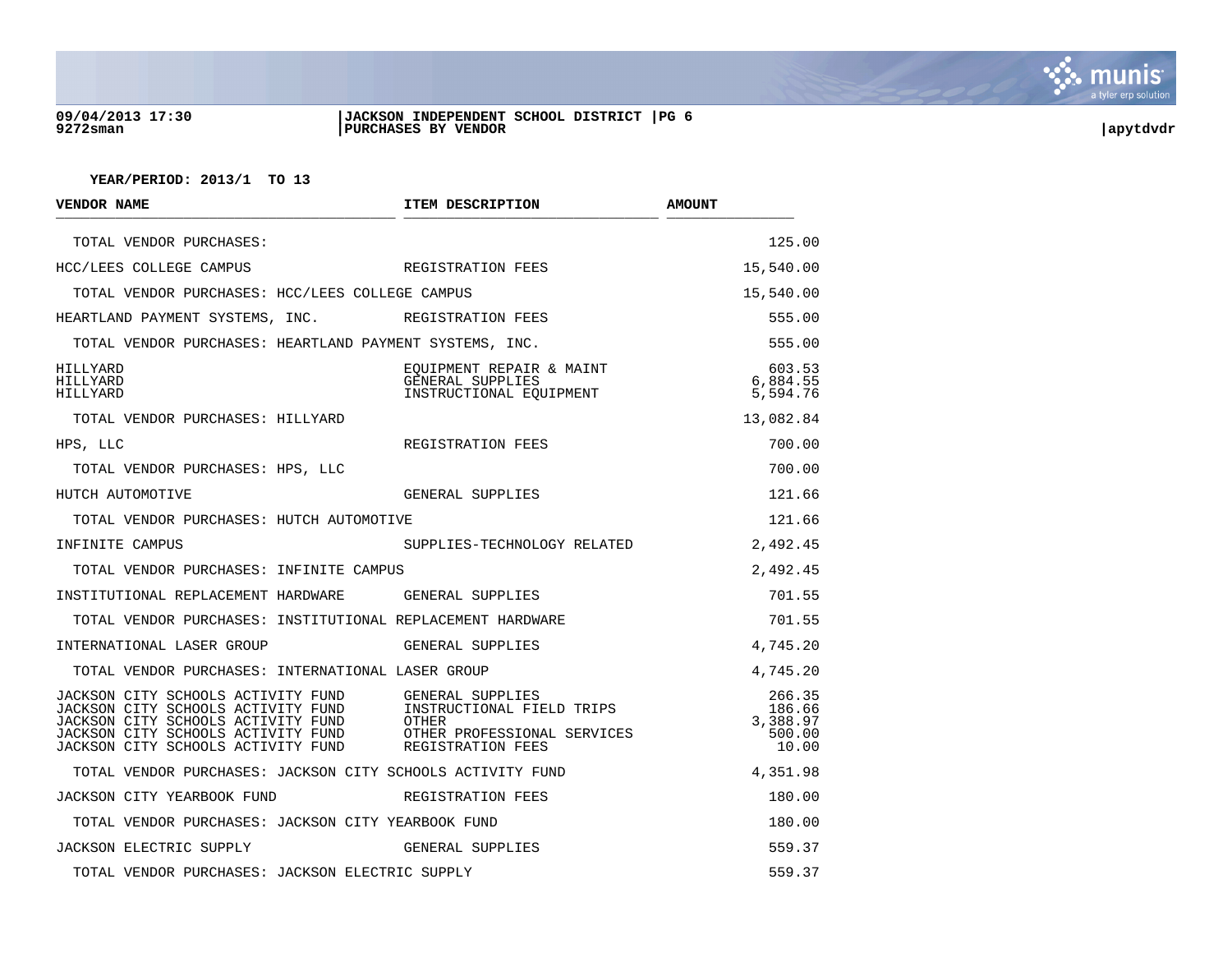

#### **09/04/2013 17:30 |JACKSON INDEPENDENT SCHOOL DISTRICT |PG 7 9272sman |PURCHASES BY VENDOR |apytdvdr**

| <b>VENDOR NAME</b>                                                | ITEM DESCRIPTION                                  | <b>AMOUNT</b>      |
|-------------------------------------------------------------------|---------------------------------------------------|--------------------|
| JACKSON MUNICIPAL WATERWORKS WATER/SEWAGE                         |                                                   | 23,890.52          |
| TOTAL VENDOR PURCHASES: JACKSON MUNICIPAL WATERWORKS              |                                                   | 23,890.52          |
| JACKSON PHYSICAL THERAPY                                          | OTHER PROFESSIONAL SERVICES                       | 3,393.00           |
| TOTAL VENDOR PURCHASES: JACKSON PHYSICAL THERAPY                  |                                                   | 3,393.00           |
| JACKSON TIMES - VOICE                                             | NEWSPAPER ADVERTISING                             | 740.50             |
| TOTAL VENDOR PURCHASES: JACKSON TIMES - VOICE                     |                                                   | 740.50             |
| JACKSON TRUE VALUE HARDWARE<br><b>JACKSON TRUE VALUE HARDWARE</b> | GENERAL SUPPLIES<br>OTHER REPAIRS AND MAINTENANCE | 1,974.11<br>6.29   |
| TOTAL VENDOR PURCHASES: JACKSON TRUE VALUE HARDWARE               |                                                   | 1,980.40           |
| JACKSON WHOLESALE COMPANY<br>JACKSON WHOLESALE COMPANY            | FOOD<br>GENERAL SUPPLIES                          | 1,917.48<br>115.31 |
| TOTAL VENDOR PURCHASES: JACKSON WHOLESALE COMPANY                 |                                                   | 2,032.79           |
| <b>JAMES YOUNT</b>                                                | TRAVEL                                            | 192.40             |
| TOTAL VENDOR PURCHASES: JAMES YOUNT                               |                                                   | 192.40             |
| <b>JENNIFER SPENCER</b>                                           | REGISTRATION FEES                                 | 600.00             |
| TOTAL VENDOR PURCHASES: JENNIFER SPENCER                          |                                                   | 600.00             |
| JESSICA BOWLING                                                   | TRAVEL.                                           | 357.84             |
| TOTAL VENDOR PURCHASES: JESSICA BOWLING                           |                                                   | 357.84             |
| JIFFY MART                                                        | DIESEL FUEL                                       | 4,714.34           |
| TOTAL VENDOR PURCHASES: JIFFY MART                                |                                                   | 4,714.34           |
| JOANNIE GILLUM                                                    | TRAVEL                                            | 19.20              |
| TOTAL VENDOR PURCHASES: JOANNIE GILLUM                            |                                                   | 19.20              |
| JOHN COUCH                                                        | TRAVEL                                            | 240.00             |
| TOTAL VENDOR PURCHASES: JOHN COUCH                                |                                                   | 240.00             |
| JOHN W. TURNER                                                    | EXTRA SERVICE                                     | 2,700.00           |
| TOTAL VENDOR PURCHASES: JOHN W. TURNER                            |                                                   | 2,700.00           |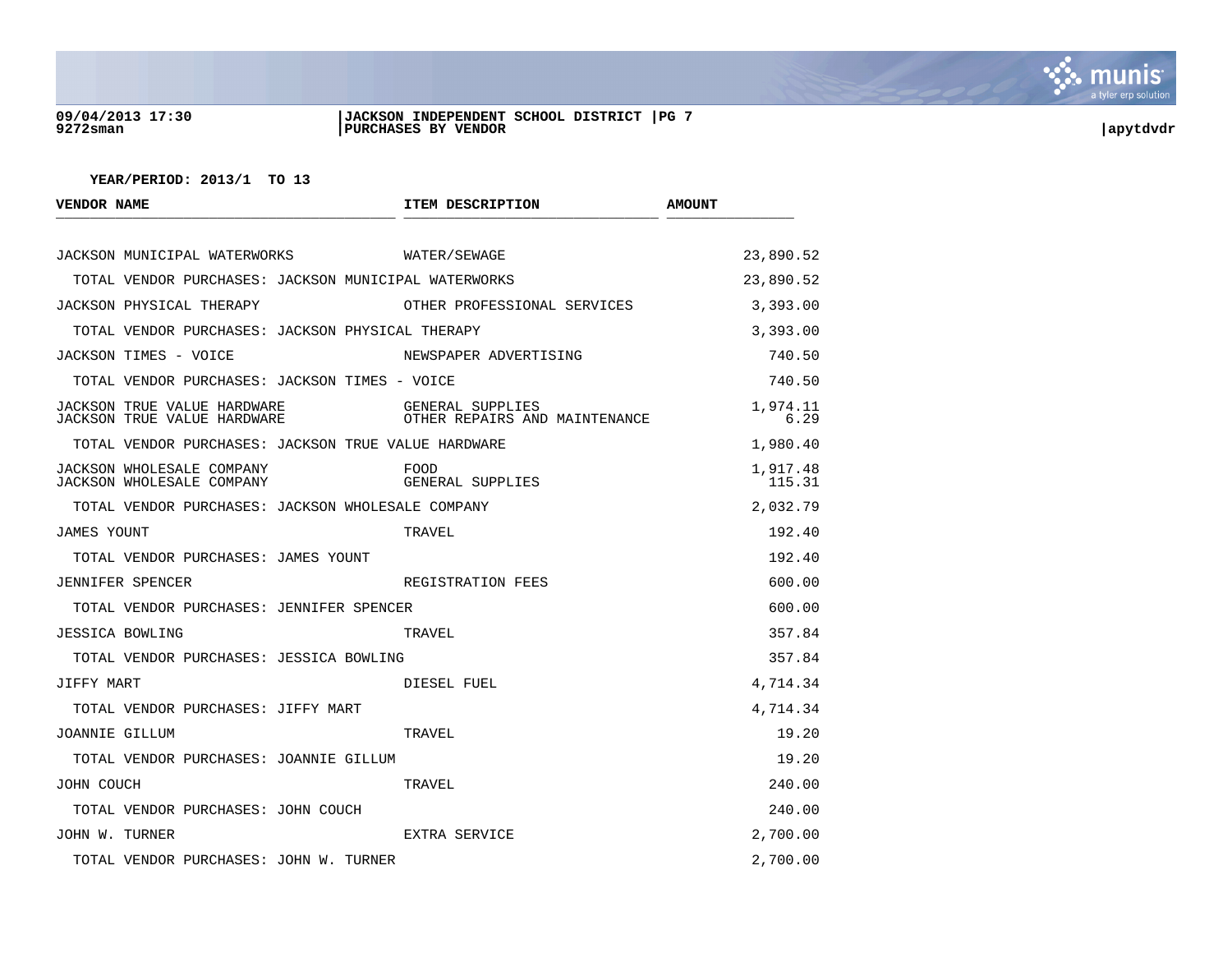

#### **09/04/2013 17:30 |JACKSON INDEPENDENT SCHOOL DISTRICT |PG 8 9272sman |PURCHASES BY VENDOR |apytdvdr**

| <b>VENDOR NAME</b>                                                                                           | ITEM DESCRIPTION                                                                                               | <b>AMOUNT</b>                       |
|--------------------------------------------------------------------------------------------------------------|----------------------------------------------------------------------------------------------------------------|-------------------------------------|
| JOSHUA SCOTT HOLLAN & HCTC                                                                                   | REGISTRATION FEES                                                                                              | 159.90                              |
| TOTAL VENDOR PURCHASES: JOSHUA SCOTT HOLLAN & HCTC                                                           |                                                                                                                | 159.90                              |
| JUNIOR LIBRARY GUILD                                                                                         | GENERAL SUPPLIES                                                                                               | 1,710.00                            |
| TOTAL VENDOR PURCHASES: JUNIOR LIBRARY GUILD                                                                 |                                                                                                                | 1,710.00                            |
| KAAC, INC,                                                                                                   | REGISTRATION FEES                                                                                              | 1,180.00                            |
| TOTAL VENDOR PURCHASES: KAAC, INC,                                                                           |                                                                                                                | 1,180.00                            |
| KARMIT BACK                                                                                                  | TRAVEL                                                                                                         | 140.80                              |
| TOTAL VENDOR PURCHASES: KARMIT BACK                                                                          |                                                                                                                | 140.80                              |
| KASA<br>KASA                                                                                                 | OTHER PROFESSIONAL SERVICES<br>REGISTRATION FEES                                                               | 349.00<br>303.40                    |
| TOTAL VENDOR PURCHASES: KASA                                                                                 |                                                                                                                | 652.40                              |
| KASC<br>KASC                                                                                                 | GENERAL SUPPLIES<br>REGISTRATION FEES                                                                          | 400.00<br>150.00                    |
| TOTAL VENDOR PURCHASES: KASC                                                                                 |                                                                                                                | 550.00                              |
| KASS<br>KASS                                                                                                 | REGISTRATION FEES<br>TRAVEL                                                                                    | 1,000.00<br>250.00                  |
| TOTAL VENDOR PURCHASES: KASS                                                                                 |                                                                                                                | 1,250.00                            |
| KENTUCKY CRYSTAL WATER COMPANY                                                                               | WATER/SEWAGE                                                                                                   | 1,012.80                            |
| TOTAL VENDOR PURCHASES: KENTUCKY CRYSTAL WATER COMPANY                                                       |                                                                                                                | 1,012.80                            |
| KENTUCKY RETIREMENT SYSTEMS                                                                                  | CERS EMPLOYER CONTRIBUTION                                                                                     | 35.73                               |
| TOTAL VENDOR PURCHASES: KENTUCKY RETIREMENT SYSTEMS                                                          |                                                                                                                | 35.73                               |
| KENTUCKY SCHOOL BOARDS ASSOCIATION<br>KENTUCKY SCHOOL BOARDS ASSOCIATION                                     | OTHER INSUKANCE<br>REGISTRATION FEES                                                                           | 518.35<br>6,726.72                  |
| TOTAL VENDOR PURCHASES: KENTUCKY SCHOOL BOARDS ASSOCIATION                                                   |                                                                                                                | 7,245.07                            |
| KENTUCKY STATE TREASURER<br>KENTUCKY STATE TREASURER<br>KENTUCKY STATE TREASURER<br>KENTUCKY STATE TREASURER | CERS EMPLOYER CONTRIBUTION<br>KTRS EMPLOYER CONTRIBUTION<br>OTHER REPAIRS AND MAINTENANCE<br>REGISTRATION FEES | 419.76<br>94.23<br>100.00<br>350.00 |
| TOTAL VENDOR PURCHASES: KENTUCKY STATE TREASURER                                                             |                                                                                                                | 963.99                              |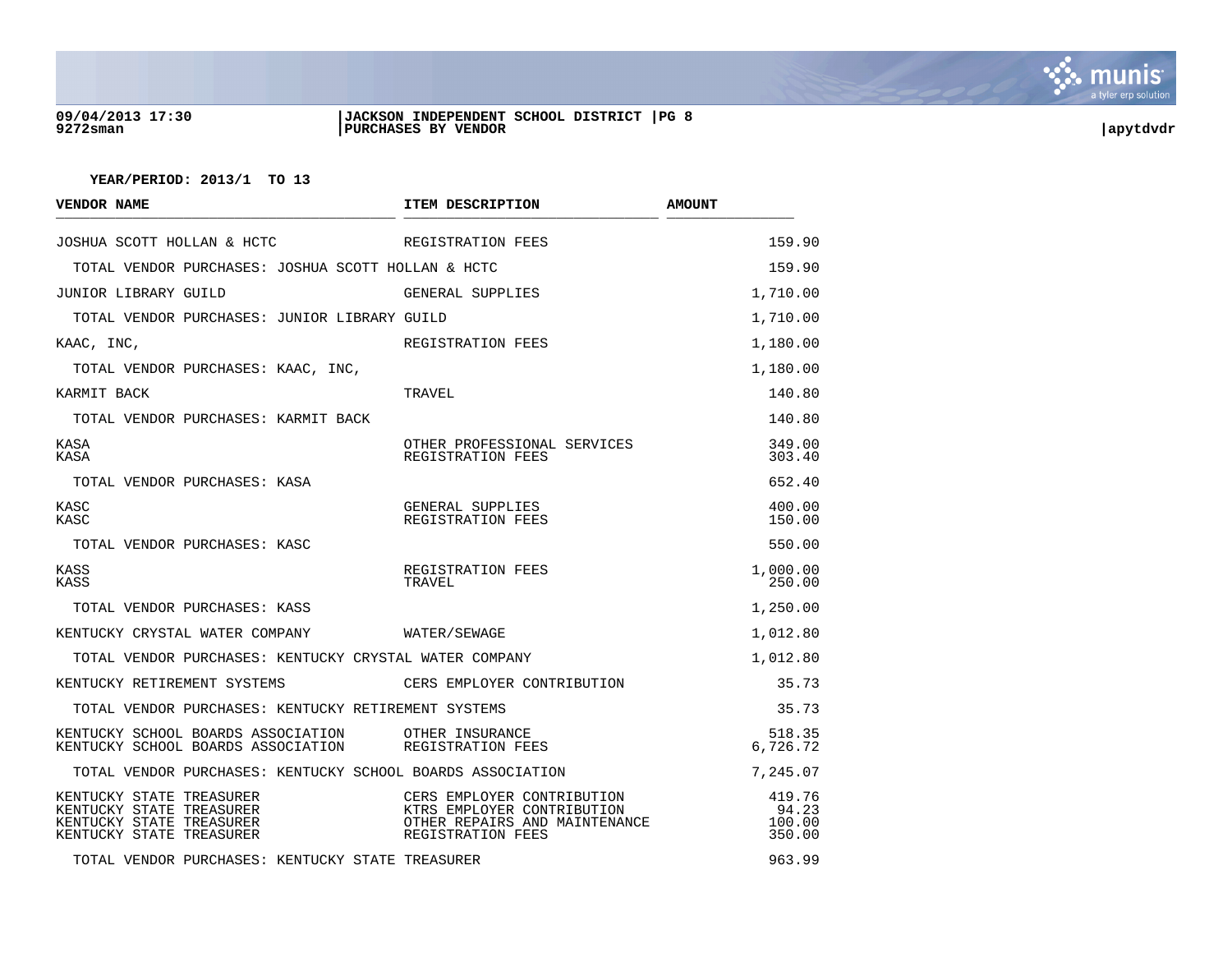

#### **09/04/2013 17:30 |JACKSON INDEPENDENT SCHOOL DISTRICT |PG 9 9272sman |PURCHASES BY VENDOR |apytdvdr**

| VENDOR NAME                                          | ITEM DESCRIPTION                                                                                          | <b>AMOUNT</b>                                  |
|------------------------------------------------------|-----------------------------------------------------------------------------------------------------------|------------------------------------------------|
| KEY COVINGTON DOUTHITT                               | GENERAL SUPPLIES                                                                                          | 800.00                                         |
| TOTAL VENDOR PURCHASES: KEY COVINGTON DOUTHITT       |                                                                                                           | 800.00                                         |
| KIM RILEY                                            | TRAVEL                                                                                                    | 18.88                                          |
| TOTAL VENDOR PURCHASES: KIM RILEY                    |                                                                                                           | 18.88                                          |
| KSBA                                                 | KSBA UNEMPLOYMENT INSURANCE                                                                               | 966.32                                         |
| TOTAL VENDOR PURCHASES: KSBA                         |                                                                                                           | 966.32                                         |
| KSBIT<br>KSBIT<br>KSBIT<br>KSBIT                     | KSBA UNEMPLOYMENT INSURANCE<br>OTHER INSURANCE<br>PUPIL TRANSPORTATION INSURANCE<br>WORKMENS COMPENSATION | 4,990.95<br>20,779.22<br>3,696.00<br>31,440.55 |
| TOTAL VENDOR PURCHASES: KSBIT                        |                                                                                                           | 60,906.72                                      |
| KVEC                                                 | REGISTRATION FEES                                                                                         | 500.00                                         |
| TOTAL VENDOR PURCHASES: KVEC                         |                                                                                                           | 500.00                                         |
| KY PRIDE BOWL LEAGUE                                 | REGISTRATION FEES                                                                                         | 225.00                                         |
| TOTAL VENDOR PURCHASES: KY PRIDE BOWL LEAGUE         |                                                                                                           | 225.00                                         |
| KY STATE TREASURER                                   | REGISTRATION FEES                                                                                         | 737.00                                         |
| TOTAL VENDOR PURCHASES: KY STATE TREASURER           |                                                                                                           | 737.00                                         |
| KYCSACC                                              | TRAVEL                                                                                                    | 495.00                                         |
| TOTAL VENDOR PURCHASES: KYCSACC                      |                                                                                                           | 495.00                                         |
| LAKESHORE LEARNING MATERIALS                         | GENERAL SUPPLIES                                                                                          | 1,209.38                                       |
| TOTAL VENDOR PURCHASES: LAKESHORE LEARNING MATERIALS |                                                                                                           | 1,209.38                                       |
| LEARNING.COM                                         | REGISTRATION FEES                                                                                         | 995.00                                         |
| TOTAL VENDOR PURCHASES: LEARNING.COM                 |                                                                                                           | 995.00                                         |
| LUCY LOVELY                                          | TRAVEL                                                                                                    | 453.68                                         |
| TOTAL VENDOR PURCHASES: LUCY LOVELY                  |                                                                                                           | 453.68                                         |
| MARRIOTT LOUISVILLE EAST                             | TRAVEL                                                                                                    | 575.08                                         |
| TOTAL VENDOR PURCHASES: MARRIOTT LOUISVILLE EAST     |                                                                                                           | 575.08                                         |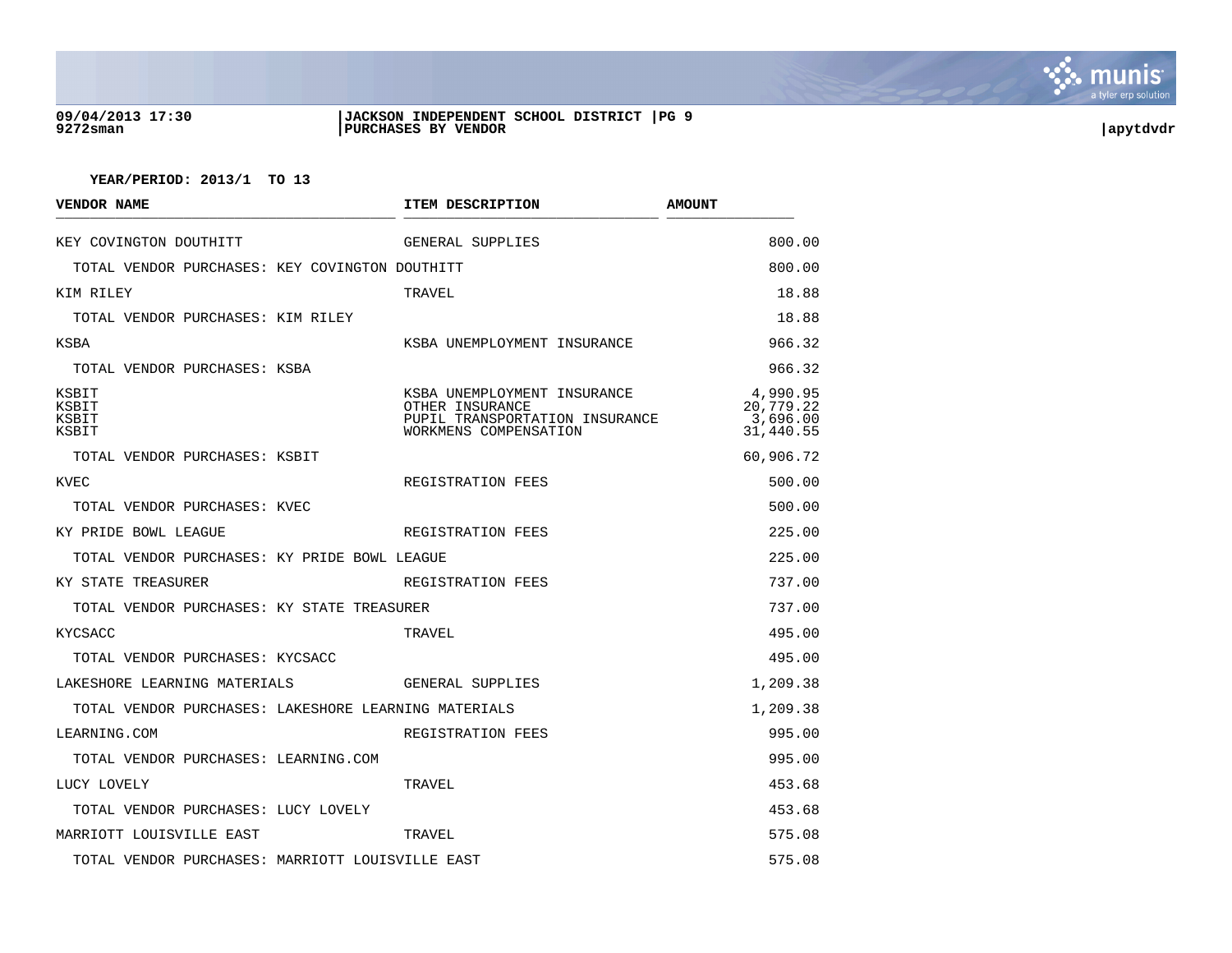

#### **09/04/2013 17:30 |JACKSON INDEPENDENT SCHOOL DISTRICT |PG 10 9272sman |PURCHASES BY VENDOR |apytdvdr**

| <b>VENDOR NAME</b>                                                         | ITEM DESCRIPTION                                                          | <b>AMOUNT</b>                     |
|----------------------------------------------------------------------------|---------------------------------------------------------------------------|-----------------------------------|
| MELISSA HENSON LITTLE                                                      | TRAVEL                                                                    | 160.00                            |
| TOTAL VENDOR PURCHASES: MELISSA HENSON LITTLE                              |                                                                           | 160.00                            |
| MELLO SMELLO, LLC                                                          | GENERAL SUPPLIES                                                          | 253.00                            |
| TOTAL VENDOR PURCHASES: MELLO SMELLO, LLC                                  |                                                                           | 253.00                            |
| MICHAEL TAULBEE                                                            | EXTRA SERVICE                                                             | 1,200.00                          |
| TOTAL VENDOR PURCHASES: MICHAEL TAULBEE                                    |                                                                           | 1,200.00                          |
| MISTY NOBLE                                                                | TRAVEL                                                                    | 251.76                            |
| TOTAL VENDOR PURCHASES: MISTY NOBLE                                        |                                                                           | 251.76                            |
| MITCHELL CLAIR                                                             | TRAVEL                                                                    | 64.00                             |
| TOTAL VENDOR PURCHASES: MITCHELL CLAIR                                     |                                                                           | 64.00                             |
| MONTICELLO BANKING CO.<br>MONTICELLO BANKING CO.<br>MONTICELLO BANKING CO. | <b>BANK CHARGES</b><br>INTEREST ON BONDS<br>INTEREST ON LEASES & LT LOANS | 28,798.00<br>2,726.32<br>2,726.32 |
| TOTAL VENDOR PURCHASES: MONTICELLO BANKING CO.                             |                                                                           | 34,250.64                         |
| MOREHEAD STATE UNIVERSITY                                                  | GENERAL SUPPLIES                                                          | 1,000.00                          |
| TOTAL VENDOR PURCHASES: MOREHEAD STATE UNIVERSITY                          |                                                                           | 1,000.00                          |
| NCS PEARSON, INC.                                                          | TESTS                                                                     | 531.66                            |
| TOTAL VENDOR PURCHASES: NCS PEARSON, INC.                                  |                                                                           | 531.66                            |
| NORTHWEST EVALUATION ASSOCIATION GENERAL SUPPLIES                          |                                                                           | 5,010.00                          |
| TOTAL VENDOR PURCHASES: NORTHWEST EVALUATION ASSOCIATION                   |                                                                           | 5,010.00                          |
| OFFICE DEPOT<br>OFFICE DEPOT                                               | GENERAL SUPPLIES<br>INSTRUCTIONAL EQUIPMENT                               | 1,655.89<br>1,842.78              |
| TOTAL VENDOR PURCHASES: OFFICE DEPOT                                       |                                                                           | 3,498.67                          |
| ONE CALL NOW                                                               | OTHER PROFESSIONAL SERVICES                                               | 719.61                            |
| TOTAL VENDOR PURCHASES: ONE CALL NOW                                       |                                                                           | 719.61                            |
| ORKIN EXTERMINATING CO., INC.<br>ORKIN EXTERMINATING CO., INC.             | OTHER PROFESSIONAL SERVICES<br>OTHER UTILITIES                            | 526.92<br>1,067.01                |
| TOTAL VENDOR PURCHASES: ORKIN EXTERMINATING CO., INC.                      |                                                                           | 1,593.93                          |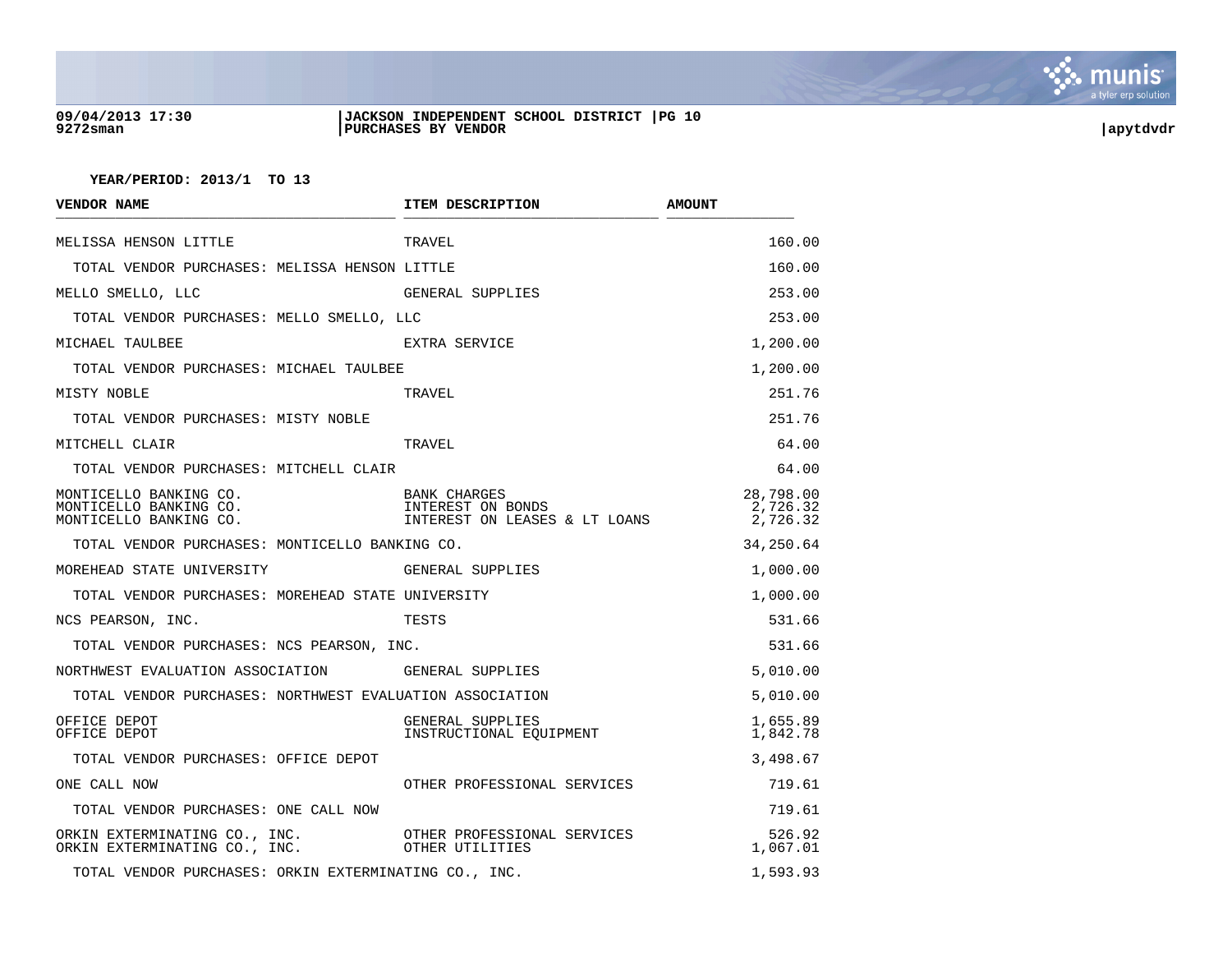

#### **09/04/2013 17:30 |JACKSON INDEPENDENT SCHOOL DISTRICT |PG 11 9272sman |PURCHASES BY VENDOR |apytdvdr**

| <b>VENDOR NAME</b>                                                 | ITEM DESCRIPTION                                             | <b>AMOUNT</b>        |
|--------------------------------------------------------------------|--------------------------------------------------------------|----------------------|
| ORKIN, INC                                                         | OTHER PROFESSIONAL SERVICES                                  | 204.75               |
| TOTAL VENDOR PURCHASES: ORKIN, INC                                 |                                                              | 204.75               |
| PACIFIC BUILDING SUPPLY                                            | GENERAL SUPPLIES                                             | 201.50               |
| TOTAL VENDOR PURCHASES: PACIFIC BUILDING SUPPLY                    |                                                              | 201.50               |
| PARENT-TEACHER STORE                                               | GENERAL SUPPLIES                                             | 608.12               |
| TOTAL VENDOR PURCHASES: PARENT-TEACHER STORE                       |                                                              | 608.12               |
| PATRICIA ROBINSON                                                  | TRAVEL                                                       | 409.60               |
| TOTAL VENDOR PURCHASES: PATRICIA ROBINSON                          |                                                              | 409.60               |
| PAUL LITTLE<br>PAUL LITTLE                                         | LAND & IMPROVEMENTS<br>OTHER PROFESSIONAL SERVICES           | 900.00<br>600.00     |
| TOTAL VENDOR PURCHASES: PAUL LITTLE                                |                                                              | 1,500.00             |
| PEARSON EDUCATION<br>PEARSON EDUCATION                             | GENERAL SUPPLIES<br>TEXTBOOKS                                | 1,263.77<br>55.21    |
| TOTAL VENDOR PURCHASES: PEARSON EDUCATION                          |                                                              | 1,318.98             |
| PITNEY BOWES                                                       | GENERAL SUPPLIES                                             | 2,682.29             |
| TOTAL VENDOR PURCHASES: PITNEY BOWES                               |                                                              | 2,682.29             |
| POMEROY COMPUTER RESOURCES, INC<br>POMEROY COMPUTER RESOURCES, INC | COMPUTERS & RELATED EQUIPMENT<br>SUPPLIES-TECHNOLOGY RELATED | 1,047.90<br>2,215.90 |
| TOTAL VENDOR PURCHASES: POMEROY COMPUTER RESOURCES, INC            |                                                              | 3,263.80             |
| PSAT/NMSQT                                                         | TESTS                                                        | 298.00               |
| TOTAL VENDOR PURCHASES: PSAT/NMSOT                                 |                                                              | 298.00               |
| PUBLIC GAS COMPANY                                                 | OTHER UTILITIES                                              | 3,085.36             |
| TOTAL VENDOR PURCHASES: PUBLIC GAS COMPANY                         |                                                              | 3,085.36             |
| PURCHASE POWER<br>PURCHASE POWER                                   | GENERAL SUPPLIES<br>POSTAGE & PO BOX RENT                    | 138.90<br>3,111.76   |
| TOTAL VENDOR PURCHASES: PURCHASE POWER                             |                                                              | 3,250.66             |
| R.J. ROBERTS                                                       | OTHER INSURANCE                                              | 5,571.75             |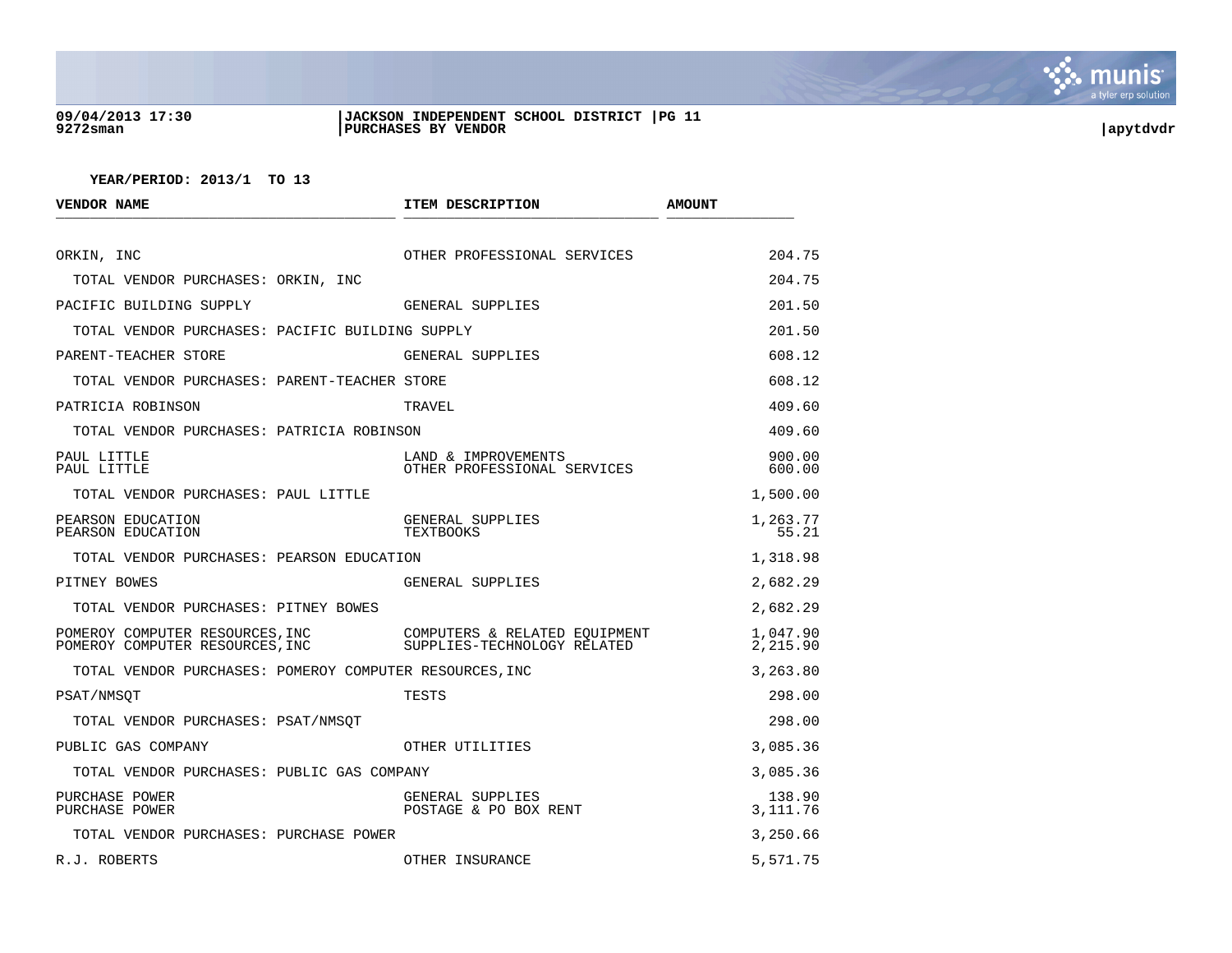

#### **09/04/2013 17:30 |JACKSON INDEPENDENT SCHOOL DISTRICT |PG 12 9272sman |PURCHASES BY VENDOR |apytdvdr**

| VENDOR NAME                                              | ITEM DESCRIPTION                                             | <b>AMOUNT</b>      |
|----------------------------------------------------------|--------------------------------------------------------------|--------------------|
| TOTAL VENDOR PURCHASES:                                  |                                                              | 5,571.75           |
| RAMADA INN AND CONFERENCE CENTER REGISTRATION FEES       |                                                              | 692.64             |
| TOTAL VENDOR PURCHASES: RAMADA INN AND CONFERENCE CENTER |                                                              | 692.64             |
| REBECCA STRONG                                           | EXTRA SERVICE                                                | 800.00             |
| TOTAL VENDOR PURCHASES: REBECCA STRONG                   |                                                              | 800.00             |
| RED RIVER ACADEMIC LEAGUE                                | REGISTRATION FEES                                            | 600.00             |
| TOTAL VENDOR PURCHASES: RED RIVER ACADEMIC LEAGUE        |                                                              | 600.00             |
| REMEDIA PUBLICATIONS                                     | GENERAL SUPPLIES                                             | 117.24             |
| TOTAL VENDOR PURCHASES: REMEDIA PUBLICATIONS             |                                                              | 117.24             |
| RENAISSANCE LEARNING, INC.<br>RENAISSANCE LEARNING, INC. | COMPUTERS & RELATED EQUIPMENT<br>SUPPLIES-TECHNOLOGY RELATED | 2,203.95<br>976.05 |
| TOTAL VENDOR PURCHASES: RENAISSANCE LEARNING, INC.       |                                                              | 3,180.00           |
| RESOURCES FOR READING, INC                               | GENERAL SUPPLIES                                             | 231.44             |
| TOTAL VENDOR PURCHASES: RESOURCES FOR READING, INC       |                                                              | 231.44             |
| SANDRA GABBARD                                           | TRAVEL                                                       | 22.46              |
| TOTAL VENDOR PURCHASES: SANDRA GABBARD                   |                                                              | 22.46              |
| SARAH WOLFE-TRENT                                        | TRAVEL                                                       | 38.40              |
| TOTAL VENDOR PURCHASES: SARAH WOLFE-TRENT                |                                                              | 38.40              |
| SCHOLASTIC, INC.                                         | GENERAL SUPPLIES                                             | 447.70             |
| TOTAL VENDOR PURCHASES: SCHOLASTIC, INC.                 |                                                              | 447.70             |
| SCHOOL NUTRITION ASSOCIATION TERRITRATION FEES           |                                                              | 35.25              |
| TOTAL VENDOR PURCHASES: SCHOOL NUTRITION ASSOCIATION     |                                                              | 35.25              |
| SCOTT HOLLAN                                             | EXTRA SERVICE                                                | 1,200.00           |
| TOTAL VENDOR PURCHASES: SCOTT HOLLAN                     |                                                              | 1,200.00           |
| SHAWN HOWARD                                             | EXTRA SERVICE                                                | 2,000.00           |
| TOTAL VENDOR PURCHASES: SHAWN HOWARD                     |                                                              | 2,000.00           |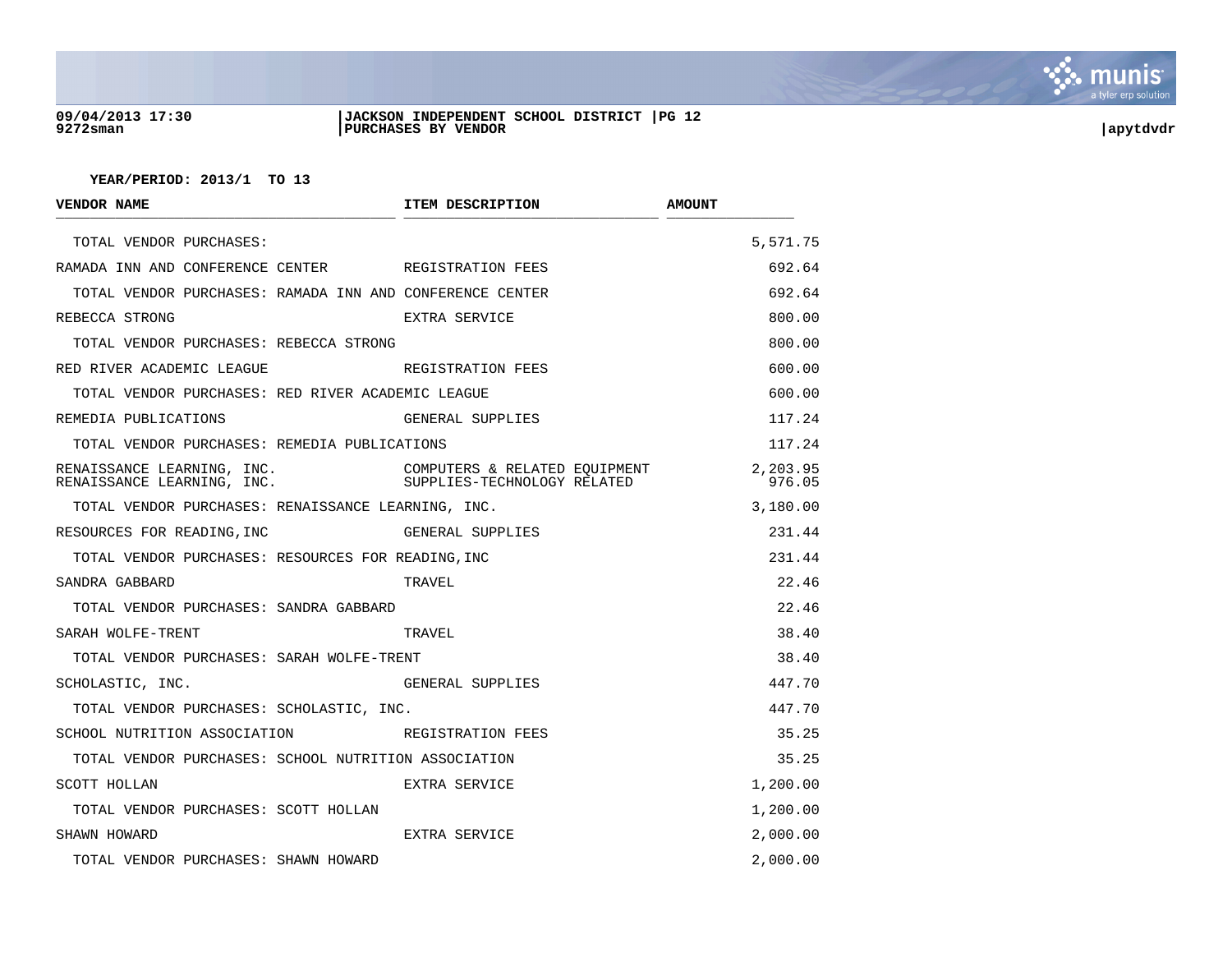

#### **09/04/2013 17:30 |JACKSON INDEPENDENT SCHOOL DISTRICT |PG 13 9272sman |PURCHASES BY VENDOR |apytdvdr**

| <b>VENDOR NAME</b>                                       | ITEM DESCRIPTION              | <b>AMOUNT</b> |
|----------------------------------------------------------|-------------------------------|---------------|
| SIMPLEX TIME RECORDER CO.                                | OTHER PROFESSIONAL SERVICES   | 4,530.71      |
| TOTAL VENDOR PURCHASES: SIMPLEX TIME RECORDER CO.        |                               | 4,530.71      |
| SOLUTIONS 4SURE (AKA TECH DEPOT) GENERAL SUPPLIES        |                               | 328.66        |
| TOTAL VENDOR PURCHASES: SOLUTIONS 4SURE (AKA TECH DEPOT) |                               | 328.66        |
| SP CONTROLS                                              | COMPUTERS & RELATED EQUIPMENT | 30.00         |
| TOTAL VENDOR PURCHASES: SP CONTROLS                      |                               | 30.00         |
| STAR AUTISM SUPPORT                                      | GENERAL SUPPLIES              | 345.40        |
| TOTAL VENDOR PURCHASES: STAR AUTISM SUPPORT              |                               | 345.40        |
| STEPHANIE MINIX                                          | TRAVEL                        | 153.60        |
| TOTAL VENDOR PURCHASES: STEPHANIE MINIX                  |                               | 153.60        |
| STOUT PRINTING INC.                                      | GENERAL SUPPLIES              | 363.00        |
| TOTAL VENDOR PURCHASES: STOUT PRINTING INC.              |                               | 363.00        |
| SUBSCRIPTION SERV. OF AMERICA GENERAL SUPPLIES           |                               | 527.89        |
| TOTAL VENDOR PURCHASES: SUBSCRIPTION SERV. OF AMERICA    |                               | 527.89        |
| SUGAR CAMP GOLF CLUB                                     | REGISTRATION FEES             | 800.00        |
| TOTAL VENDOR PURCHASES: SUGAR CAMP GOLF CLUB             |                               | 800.00        |
| SUMMERS, MCCRARY&SPARKS, PSC                             | AUDITING SERVICES             | 6,800.00      |
| TOTAL VENDOR PURCHASES: SUMMERS, MCCRARY&SPARKS, PSC     |                               | 6,800.00      |
| SUSAN HERALD                                             | TRAVEL                        | 105.60        |
| TOTAL VENDOR PURCHASES: SUSAN HERALD                     |                               | 105.60        |
| SUSAN WATTS                                              | TRAVEL                        | 230.40        |
| TOTAL VENDOR PURCHASES: SUSAN WATTS                      |                               | 230.40        |
| TAMMY F. BARRETT                                         | TRAVEL                        | 185.58        |
| TOTAL VENDOR PURCHASES: TAMMY F. BARRETT                 |                               | 185.58        |
| THE COLLEGE BOARD                                        | REGISTRATION FEES             | 81.00         |
| TOTAL VENDOR PURCHASES: THE COLLEGE BOARD                |                               | 81.00         |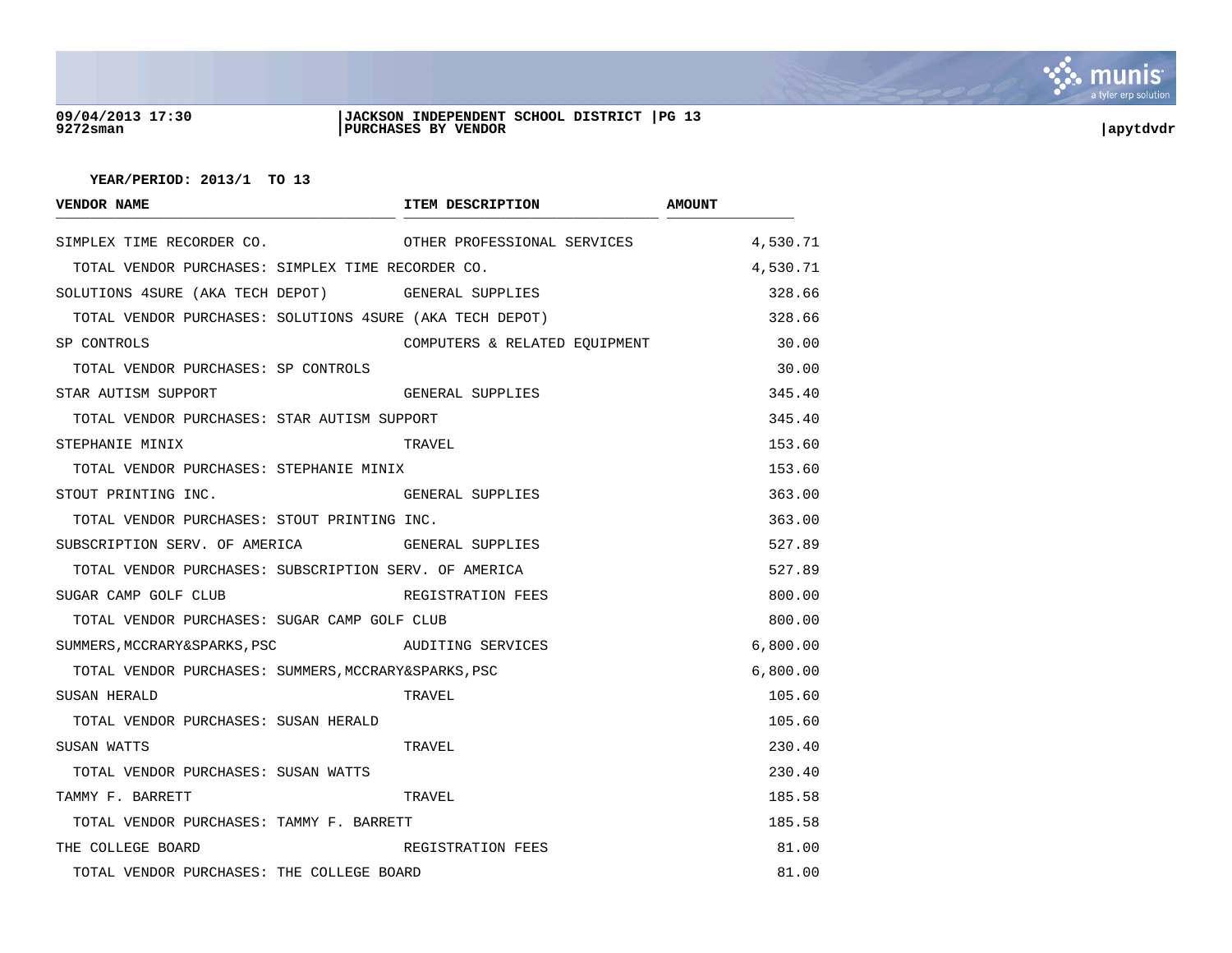

#### **09/04/2013 17:30 |JACKSON INDEPENDENT SCHOOL DISTRICT |PG 14 9272sman |PURCHASES BY VENDOR |apytdvdr**

| VENDOR NAME                                                                                | ITEM DESCRIPTION                                                                                                                                                                                                 | <b>AMOUNT</b>                                                                                   |
|--------------------------------------------------------------------------------------------|------------------------------------------------------------------------------------------------------------------------------------------------------------------------------------------------------------------|-------------------------------------------------------------------------------------------------|
| TIMOTHY D. SPENCER<br>TIMOTHY D. SPENCER                                                   | GENERAL SUPPLIES<br>TRAVEL                                                                                                                                                                                       | 10.50<br>537.60                                                                                 |
| TOTAL VENDOR PURCHASES: TIMOTHY D. SPENCER                                                 |                                                                                                                                                                                                                  | 548.10                                                                                          |
| TYLER TECHNOLOGIES, INC.<br>TYLER TECHNOLOGIES, INC.<br>TYLER TECHNOLOGIES, INC.           | COMPUTERS & RELATED EQUIPMENT $2,496.28$<br>GENERAL SUPPLIES<br>SUPPLIES-TECHNOLOGY RELATED $1,247.72$                                                                                                           |                                                                                                 |
| TOTAL VENDOR PURCHASES: TYLER TECHNOLOGIES, INC.                                           |                                                                                                                                                                                                                  | 3,860.04                                                                                        |
| UNIVERSITY OF KENTUCKY                                                                     | OTHER PROFESSIONAL SERVICES                                                                                                                                                                                      | 28,800.00                                                                                       |
| TOTAL VENDOR PURCHASES: UNIVERSITY OF KENTUCKY                                             |                                                                                                                                                                                                                  | 28,800.00                                                                                       |
| UNIVERSITY OF TENNESSEE LEIC                                                               | TRAVEL                                                                                                                                                                                                           | 198.00                                                                                          |
| TOTAL VENDOR PURCHASES: UNIVERSITY OF TENNESSEE LEIC                                       |                                                                                                                                                                                                                  | 198.00                                                                                          |
| <b>UPS</b>                                                                                 | GENERAL SUPPLIES                                                                                                                                                                                                 | 27.18                                                                                           |
| TOTAL VENDOR PURCHASES: UPS                                                                |                                                                                                                                                                                                                  | 27.18                                                                                           |
| VARSITY ATTN.ACCOUNTS RECEIVABLE REGISTRATION FEES                                         |                                                                                                                                                                                                                  | 5,389.01                                                                                        |
| TOTAL VENDOR PURCHASES: VARSITY ATTN.ACCOUNTS RECEIVABLE                                   |                                                                                                                                                                                                                  | 5,389.01                                                                                        |
| VISA<br><b>VISA</b><br>VISA<br>VISA<br><b>VISA</b><br>VISA<br>VISA<br>VISA<br>VISA<br>VISA | GISTAL<br>JUNTS RECEIVABLE<br>COMPUTERS & RELATED EQUIPMENT<br>GENERAL SUPPLIES<br>GRADUATION EXPENSES<br>INSTRUCTIONAL EQUIPMENT<br>OPEN HOUSE/PARENT MTGS<br>OTHER<br>TAGE & PO BOX RENT<br>TAGE & PO BOX RENT | 411.58<br>7,114.35<br>26.85<br>347.96<br>54.04<br>617.08<br>5.91<br>969.00<br>19.48<br>4,478.16 |
| TOTAL VENDOR PURCHASES: VISA                                                               |                                                                                                                                                                                                                  | 14,044.41                                                                                       |
| WALLACE BATES                                                                              | TRAVEL                                                                                                                                                                                                           | 139.52                                                                                          |
| TOTAL VENDOR PURCHASES: WALLACE BATES                                                      |                                                                                                                                                                                                                  | 139.52                                                                                          |
| WESTERN BRANCH DIESEL, INC                                                                 | VEHICLE REPAIR & MAINT                                                                                                                                                                                           | 749.88                                                                                          |
| TOTAL VENDOR PURCHASES: WESTERN BRANCH DIESEL, INC                                         |                                                                                                                                                                                                                  | 749.88                                                                                          |
| WHAYNE SUPPLY CO.                                                                          | VEHICLE REPAIR & MAINT                                                                                                                                                                                           | 146.34                                                                                          |